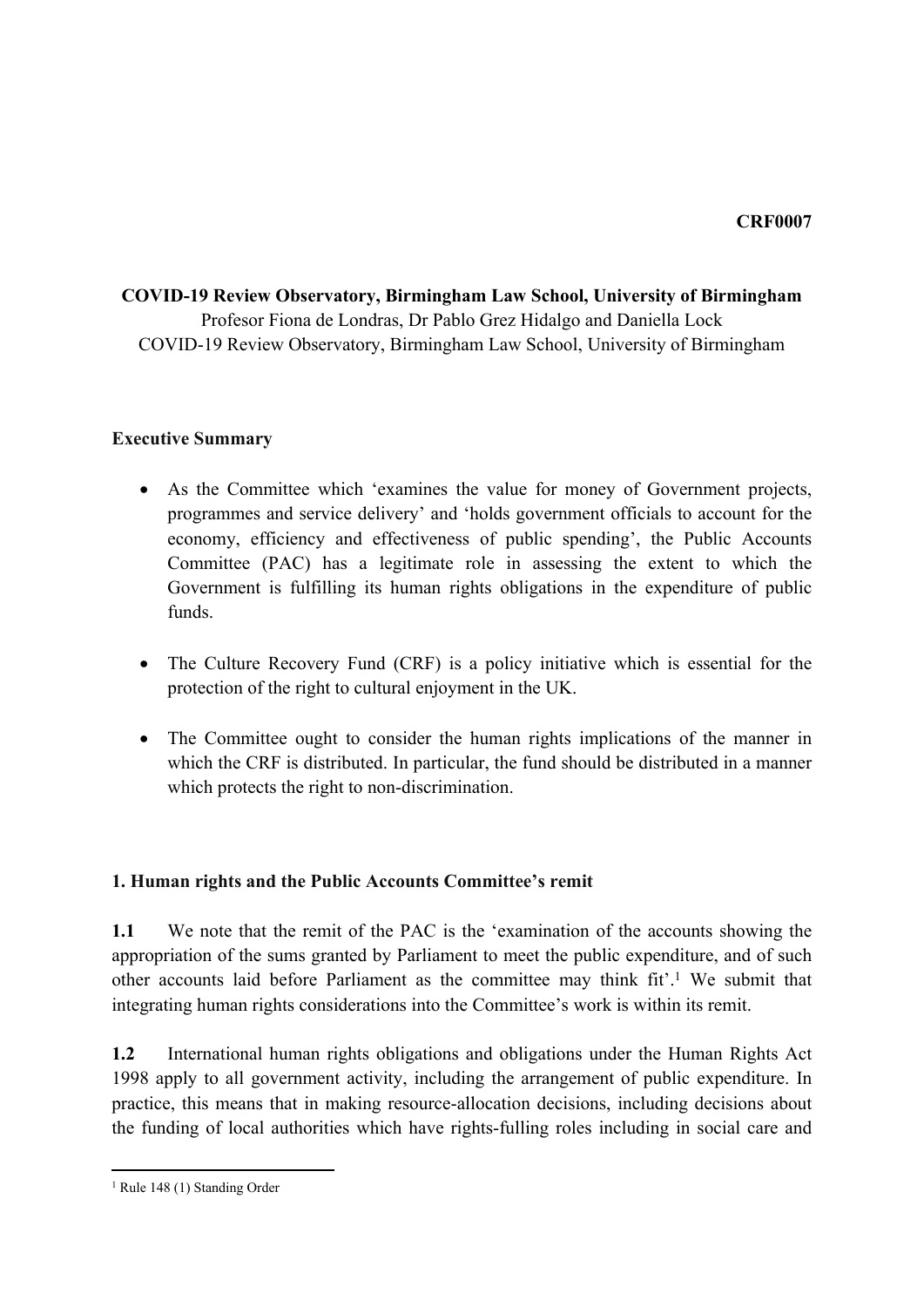housing provision, the Government is expected to take into account its human rights obligations, including especially obligations to respect, protect, and fulfil rights like the right to equality and non-discrimination, the right to life, the right to health, the right to education, and the right to food.

**1.3** As the Committee which 'examines the value for money of Government projects, programmes and service delivery' and 'holds government officials to account for the economy, efficiency and effectiveness of public spending', the PAC has a legitimate role in assessing the extent to which the Government is fulfilling its human rights obligations in the expenditure and arrangement of public funding.<sup>2</sup> Indeed, doing so is integral to assessing the effectiveness of public expenditure, as effectiveness must encompass successfully discharging legal obligations, including human rights obligations. As courts generally exercise deference in respect of government expenditure, Parliament and its committees play a critical role in ensuring accountability for public expenditure including for its human rights implications. The Public Accounts Committee is critical to that accountability and scrutiny work. Our submission surfaces a number of human rights considerations relevant to the Committee's inquiry on 'Covid-19: Local Government Finance' in order to assist the Committee in integrating human rights analysis in its inquiry.

### **2. The CRF and the right to cultural enjoyment**

**2.1** We all have the right to cultural enjoyment, contained in Article 27 of the Universal Declaration of Human Rights. Article 27 states that 'everyone has the right freely to participate in the cultural life of the community, to enjoy the arts and to share in scientific advancement and its benefits'. As has been recognised by UN Committee on Economic, Social and Cultural Rights, cultural rights are 'inseparable' from human rights and fundamental to human dignity and identity.<sup>3</sup>

**2.2.** The right to cultural enjoyment continues to apply during and beyond the pandemic. Yet, as recognised by the UK Government, many organisations which facilitate cultural enjoyment in the UK are currently at risk of financial failure due to the impact of the pandemic. For example, in the Art Fund's survey of museums, galleries and historic house, sixty percent of respondents say they are facing an 'existential threat'.<sup>4</sup> UK Music reported that musical artists are losing two-thirds of their income as a result of COVID-19, and that music revenues will have fallen by 85% in 2020.<sup>5</sup> As the Committee will know, the threat posed by COVID-19 to the culture sector in UK follows a world-wide trend, which the UN Committee on Economic, Social and Cultural Rights has urged policy-makers to respond to with targeted policies and action.<sup>6</sup>

<sup>&</sup>lt;sup>2</sup> Description of the Public Accounts Committee provided on the Committee webpage: [https://committees.parliament.uk/committee/127/public-accounts-committee/.](https://committees.parliament.uk/committee/127/public-accounts-committee/)

<sup>3</sup> 2001 *UNESCO* Declaration on Cultural Diversity.

<sup>4</sup> Lanre Bakare, 'UK museums and galleries fear Covid poses existential threat' *The Guardian* (19 November 2020) available at: [https://www.theguardian.com/culture/2020/nov/19/uk-museums-and-galleries-fear-covid-poses-existential](https://www.theguardian.com/culture/2020/nov/19/uk-museums-and-galleries-fear-covid-poses-existential-threat)[threat](https://www.theguardian.com/culture/2020/nov/19/uk-museums-and-galleries-fear-covid-poses-existential-threat).

<sup>5</sup> Mark Savage, 'Musicians will lose two-thirds of their income in 2020 *BBC News* (18 November 2020) available at: [https://www.bbc.co.uk/news/entertainment-arts-54966060.](https://www.bbc.co.uk/news/entertainment-arts-54966060)

<sup>6</sup> 'Culture in crisis: Arts fighting to survive COVID-19 impact' *UN News* (22 December 2020) available at: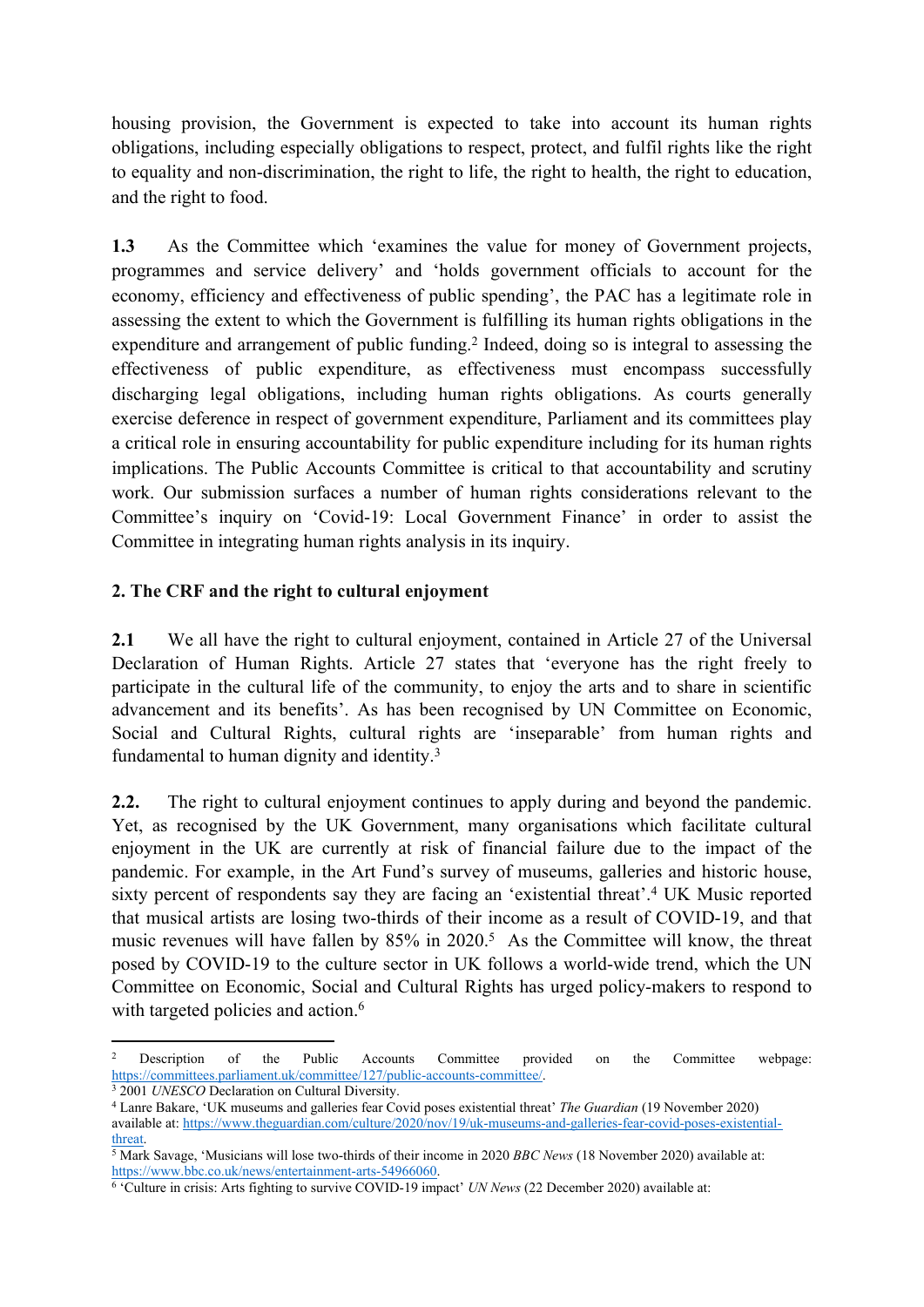**2.3.** To assist states in formulating their responses to the crisis of the culture sector, the UN Committee on Economic, Social and Cultural Rights has developed a resource for Governments entitled 'Culture in Crises: A Policy Guide for a Resilient Creative Sector'.<sup>7</sup> The recommendations include providing financial support for the sectors of the cultural and creative industries.<sup>8</sup> In this respect, the CRF provided by the UK Government is very welcome indeed and plays an important role in the UK discharging its human rights obligations.

**2.4.** While the CRF is welcome in principle, we would like to draw the Committee's attention to the wealth of other recommendations made in the UN Committee on Economic, Social and Cultural Rights' Policy Guide. We hope that the Committee will examine this Guide thoroughly to determine whether the Government could follow more of its recommendations and provide additional funds or concessions to provide effective support for the culture sector in the UK. For example, the Policy Guide recommends investment by Government in skills development programs for artists and cultural and creative associations.<sup>9</sup> The Guide also provides examples of good practice where governments across the world have done this.<sup>10</sup> The Guide also makes recommendations to provide creative and cultural industries with relief from taxes and other social charges, as well as providing examples of Government's doing this.<sup>11</sup> Whether the UK Government can pursue policies such as these is an issue the Committee ought to consider as part of its examination of the 'effectiveness' of the CRF.

### **3. Human rights implications of the distribution of the CRF**

**3.1** In discharging its functions while distributing the CRF, the Government is obliged to ensure that individuals do not experience discrimination.<sup>12</sup> We suggest that the Committee ought to consider the extent to which the right to non-discrimination has been factored to decisions as to the allocation of the CRF. Furthermore, we submit that the PAC should question whether the support provided by the CRF was tailored to ensure support for vulnerable groups and address disproportionate and unevenly distributed impacts of the pandemic. We further submit that the Committee should examine whether the distribution of funding disproportionately impacted on people based on protected characteristics, including race.

**3.2** We note that factoring the right to non-discrimination in distributing the fund will involve examining not only the mainstream cultural contributions such as museum, heritage, music but also smaller, less mainstream and alternative expressions of culture and arts, particularly where they relate to communities with protected characteristics. This is due to the

<https://news.un.org/en/story/2020/12/1080572>.

<sup>7</sup> UNESCO, 'Culture in crisis: policy guide for a resilient creative sector' (2020) available at: <https://unesdoc.unesco.org/ark:/48223/pf0000374631>.

<sup>8</sup> Ibid, I.3.

<sup>9</sup> Ibid, 1.4.

 $10$  Ibid.

<sup>11</sup> Ibid, II, 6.

<sup>&</sup>lt;sup>12</sup> Article 4, International Covenant on Civil and Political Rights; Article 14, European Convention on Human Rights.